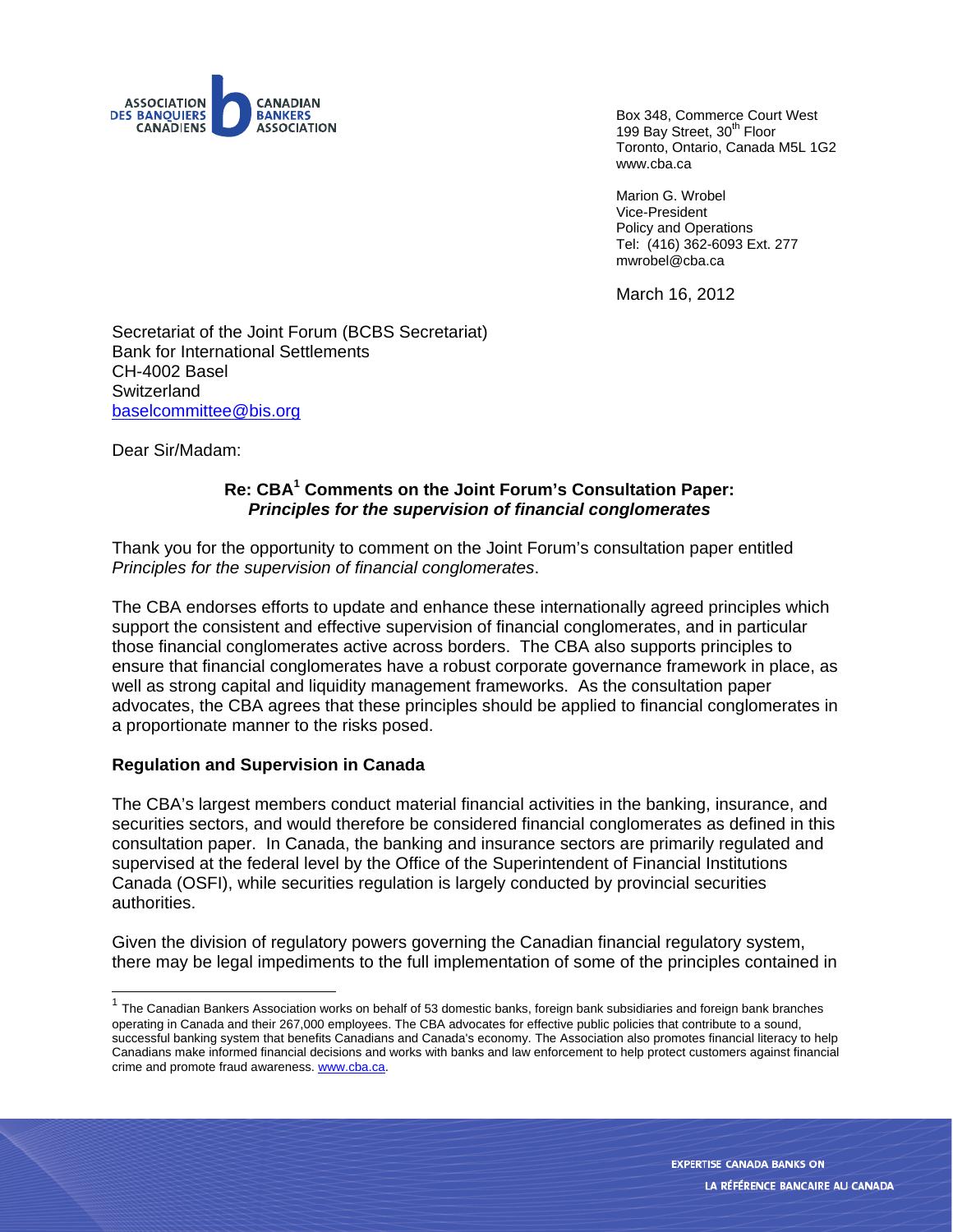this consultation paper. For example, federal and provincial statutes may need to be amended in order to facilitate information sharing between OSFI and provincial securities regulators. It may also be difficult to implement guidance in the paper proposing that securities regulators assess board members of financial conglomerates.

## **Information Sharing**

The protection of the confidentiality of information is a general concern of CBA members. As such, the CBA agrees that supervisors should have arrangements in place for protecting the confidentiality of information received from other supervisors. We note, however, that the principles do not provide guidance on what types of information should and should not generally be shared under various circumstances. More detailed guidance in this area would provide greater clarity for supervisors and greater transparency for financial conglomerates on how and under what circumstances this information sharing would take place.

## **G-SIFIs**

The CBA notes that the consultation paper is silent on the issue of G-SIFIs. As the Financial Stability Board has already identified a preliminary list of global systemically important banks, and as international work continues on the potential identification of other systemically important non-bank financial institutions, the Joint Forum may wish to provide an indication of whether G-SIFIs could be subject to different treatment under these principles in the future. The CBA does not believe that G-SIFIs should be subject to distinct treatment under these principles and reiterates its position that the principles should be applied in a proportionate manner to the risks posed.

## **Intragroup Conflicts**

The CBA requests more detail be provided on Implementation Criterion 10(e) regarding intragroup conflicts as the rationale behind this criterion and the types of potential conflicts it attempts to address are unclear.

## **Outsourcing**

While the CBA is supportive of Principle 25 on Outsourcing, we note that Explanatory Comment 25.3 states that financial conglomerates should not outsource certain functions under any circumstances. The CBA believes that this prohibition on outsourcing may not be consistent with the underlying principle which states that the decision to outsource a particular function should be based on its corresponding risk assessment.

# **Additional Comments**

The CBA would also like to add two more specific comments. First, in regards to Principle 11(d): we recommend replacing the words "process for" with "controls over" and that the word "material" be added in front of "structural change". The current wording suggests that supervisors would continually monitor all structural changes whereas the proposed wording suggests that they would monitor the control processes surrounding material changes. Second, in regards to Principle 24(c): we suggest that the sentence be rephrased to read, "Supervisors should require